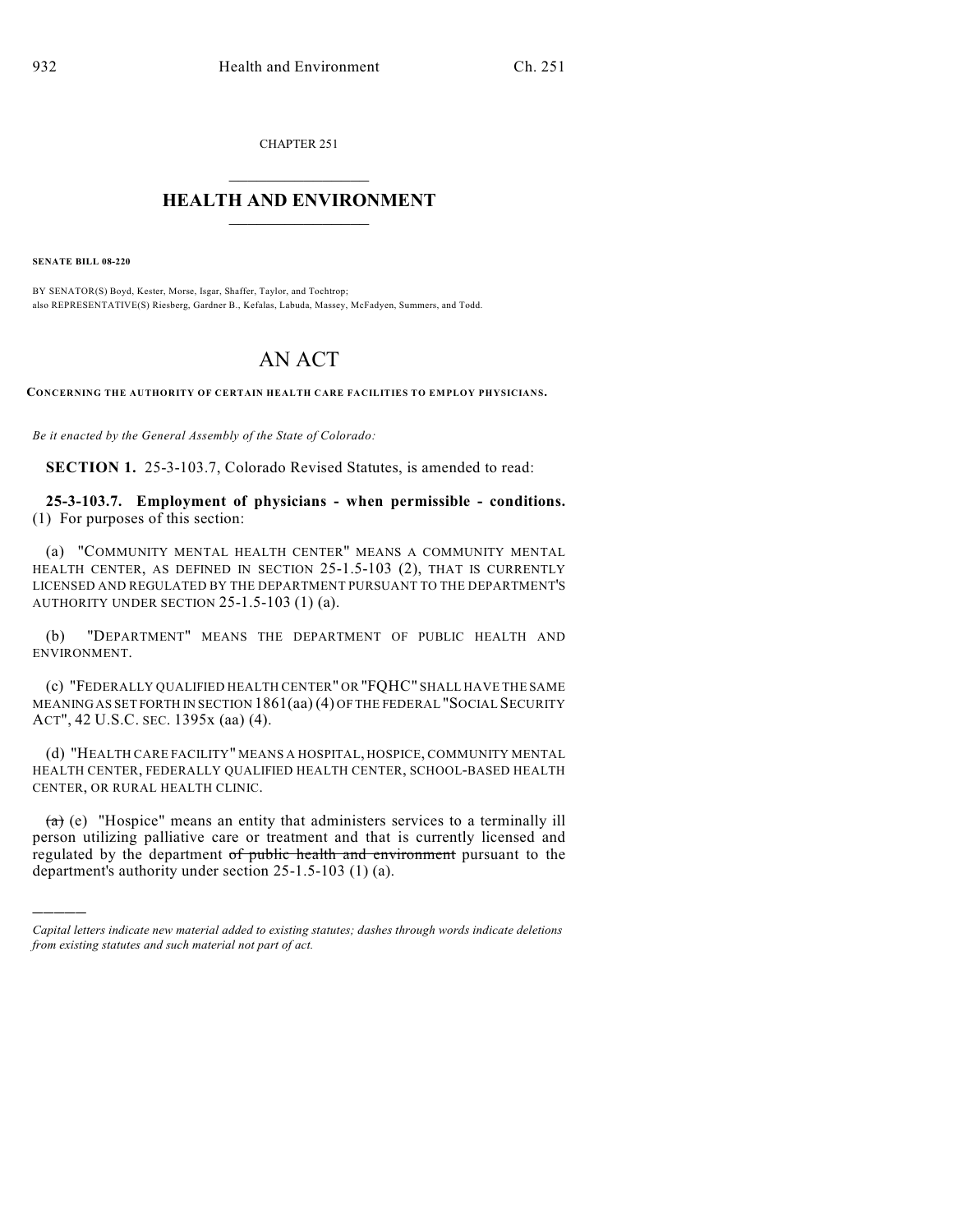(b) (f) "Hospital" means a hospital currently licensed or certified by the department of public health and environment pursuant to the department's authority under section 25-1.5-103 (1) (a).

 $\overline{(c)}$  (g) "Physician" means a person duly licensed to practice under article 32, 35, or 36 of title 12, C.R.S.

(h) "RURAL HEALTH CLINIC" SHALL HAVE THE SAME MEANING AS SET FORTH IN SECTION 1861(aa) (2) OF THE FEDERAL "SOCIAL SECURITY ACT", 42 U.S.C. SEC. 1395x (aa) (2).

(i) "SCHOOL-BASED HEALTH CENTER" SHALL HAVE THE SAME MEANING AS SET FORTH IN SECTION 25-20.5-502.

(2) A hospital or hospice HEALTH CARE FACILITY may employ physicians, subject to the limitations set forth in subsections (3) to (6) of this section.

(3) Nothing in this section shall be construed to allow any hospital or hospice HEALTH CARE FACILITY that employs a physician to limit or otherwise exercise control over the physician's independent professional judgment concerning the practice of medicine or diagnosis or treatment or to require physicians to refer exclusively to the hospital or hospice HEALTH CARE FACILITY or to the hospital's or hospice's HEALTH CARE FACILITY'S employed physicians. Any hospital or hospice HEALTH CARE FACILITY that knowingly or recklessly so limits or controls a physician in such manner or attempts to do so shall be deemed to have violated hospital or hospice standards of operation FOR THE PARTICULAR TYPE OF HEALTH CARE FACILITY and may be held liable to the patient or the physician, or both, for such violations, including proximately caused damages. Nothing in this section shall be construed to affect any hospital's or hospice's HEALTH CARE FACILITY'S decisions with respect to the availability of services, technology, equipment, facilities, or treatment programs, or as requiring any hospital or hospice HEALTH CARE FACILITY to make available to patients or physicians additional services, technology, equipment, facilities, or treatment programs.

(4) Nothing in this section shall be construed to allow a hospital or hospice HEALTH CARE FACILITY that employs a health care professional PHYSICIAN to offer the health care professional PHYSICIAN any percentage of fees charged to patients by the hospital or hospice HEALTH CARE FACILITY or other financial incentive to artificially increase services provided to patients.

(5) The medical staff bylaws or policies or  $\frac{1}{10}$  THE policies of any  $\frac{1}{10}$ , or the medical staff bylaws or policies or hospice policies of any hospice, HEALTH CARE FACILITY that employs physicians shall not discriminate with regard to credentials or staff privileges on the basis of whether a physician is an employee of, a physician with staff privileges at, or a contracting physician with, the hospital or hospice HEALTH CARE FACILITY. Any hospital or hospice HEALTH CARE FACILITY that discriminates with regard to credentials or staff privileges on the basis of whether a physician is an employee of, a physician with staff privileges at, or a contracting physician with, the hospital or hospice HEALTH CARE FACILITY shall be deemed to have violated hospital or hospice standards of operation FOR THE